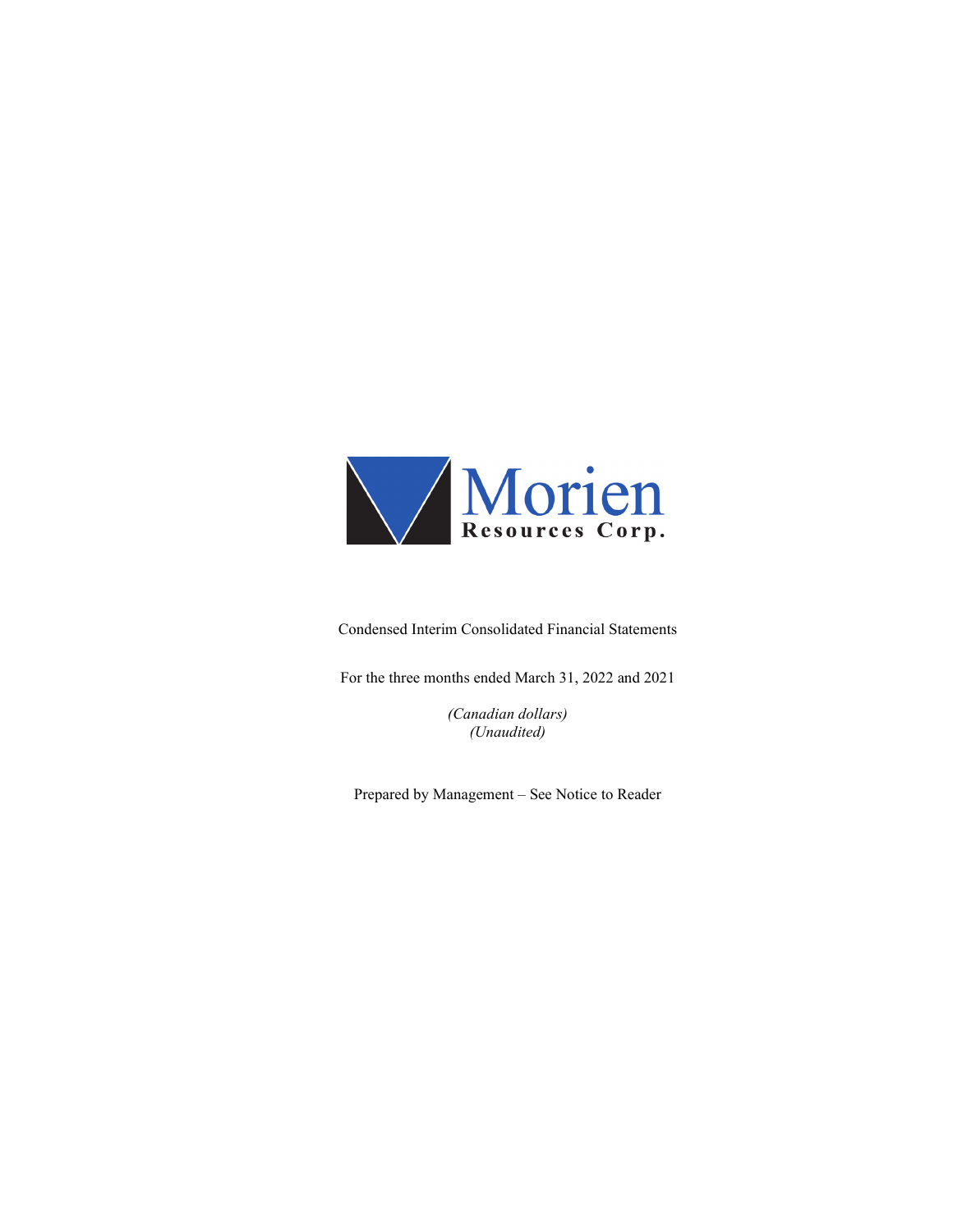# **NOTICE TO READER**

Under National Instrument 51-102, Part 4, subsection 4.3 (3) (a), if an auditor has not performed a review of the condensed interim consolidated financial statements, they must be accompanied by a notice to this effect. These unaudited condensed interim consolidated financial statements have been prepared by management of the Corporation. Management have compiled the unaudited condensed interim consolidated statements of financial position of Morien Resources Corp. as at March 31, 2022 and December 31, 2021 (audited) and the unaudited condensed interim consolidated statements of income and comprehensive income (loss), changes in equity and cash flows for the three months ended March 31, 2022 and 2021. The Corporation's independent auditors have not audited, reviewed or otherwise attempted to verify the accuracy or completeness of the March 31, 2022 and 2021 condensed interim consolidated financial statements. Readers are cautioned that these statements may not be appropriate for their intended purposes.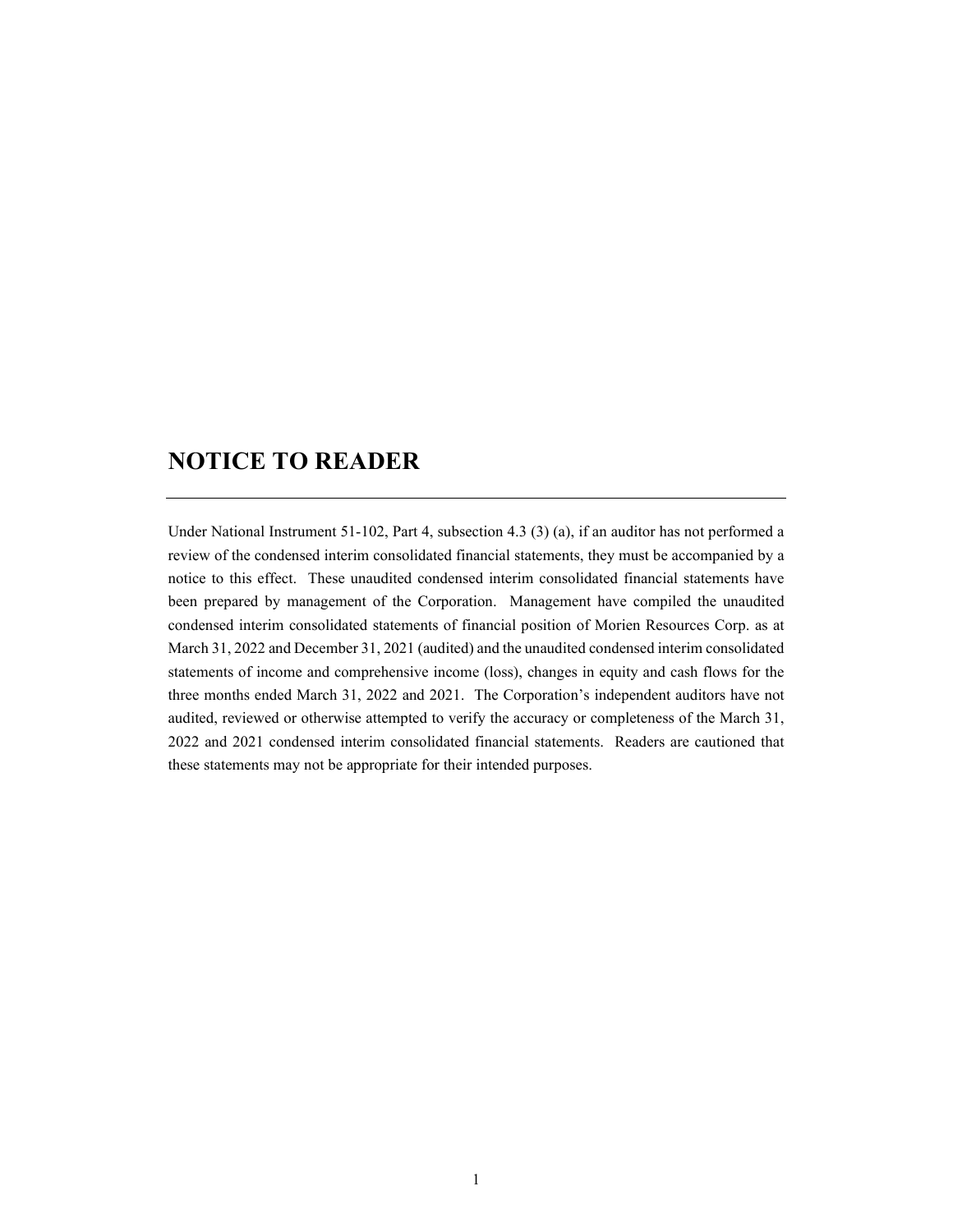## **Condensed Interim Consolidated Statements of Financial Position**

(Unaudited – in Canadian dollars)

|                                            | March 31    | December 31 |
|--------------------------------------------|-------------|-------------|
|                                            | 2022        | 2021        |
|                                            | S           | \$          |
| <b>ASSETS</b>                              |             |             |
| <b>Current</b>                             |             |             |
| Cash                                       | 1,271,628   | 1,233,577   |
| Short-term investments                     | 895,371     | 908,735     |
| Trade and other receivables                | 15,670      | 6,103       |
| Prepaid expenses                           | 26,639      | 33,699      |
| Investments [note 5]                       |             | 173,000     |
| <b>Non-current assets</b>                  |             |             |
| Investments [note 5]                       |             |             |
| <b>TOTAL ASSETS</b>                        | 2,209,308   | 2,355,114   |
|                                            |             |             |
| <b>LIABILITIES</b>                         |             |             |
| <b>Current liabilities</b>                 |             |             |
| Trade and other payables                   | 57,439      | 77,536      |
| <b>Non-current liabilities</b>             |             |             |
| Unearned revenue [note 6]                  | 518,340     | 488,826     |
| <b>Total liabilities</b>                   | 575,779     | 566,362     |
|                                            |             |             |
| <b>SHAREHOLDERS' EQUITY</b>                |             |             |
| Share capital [note 7]                     | 4,320,698   | 4,329,007   |
| Contributed surplus                        | 2,111,523   | 2,111,523   |
| Deficit                                    | (4,798,692) | (4,651,778) |
| <b>Total shareholders' equity</b>          | 1,633,529   | 1,788,752   |
| TOTAL LIABILITIES AND SHAREHOLDERS' EQUITY | 2,209,308   | 2,355,114   |

Commitments [note 11]

The accompanying notes are an integral part of these condensed interim consolidated financial statements.

On behalf of the Board:

*"*John P. Byrne"*,* Director "Mary C. Ritchie", Director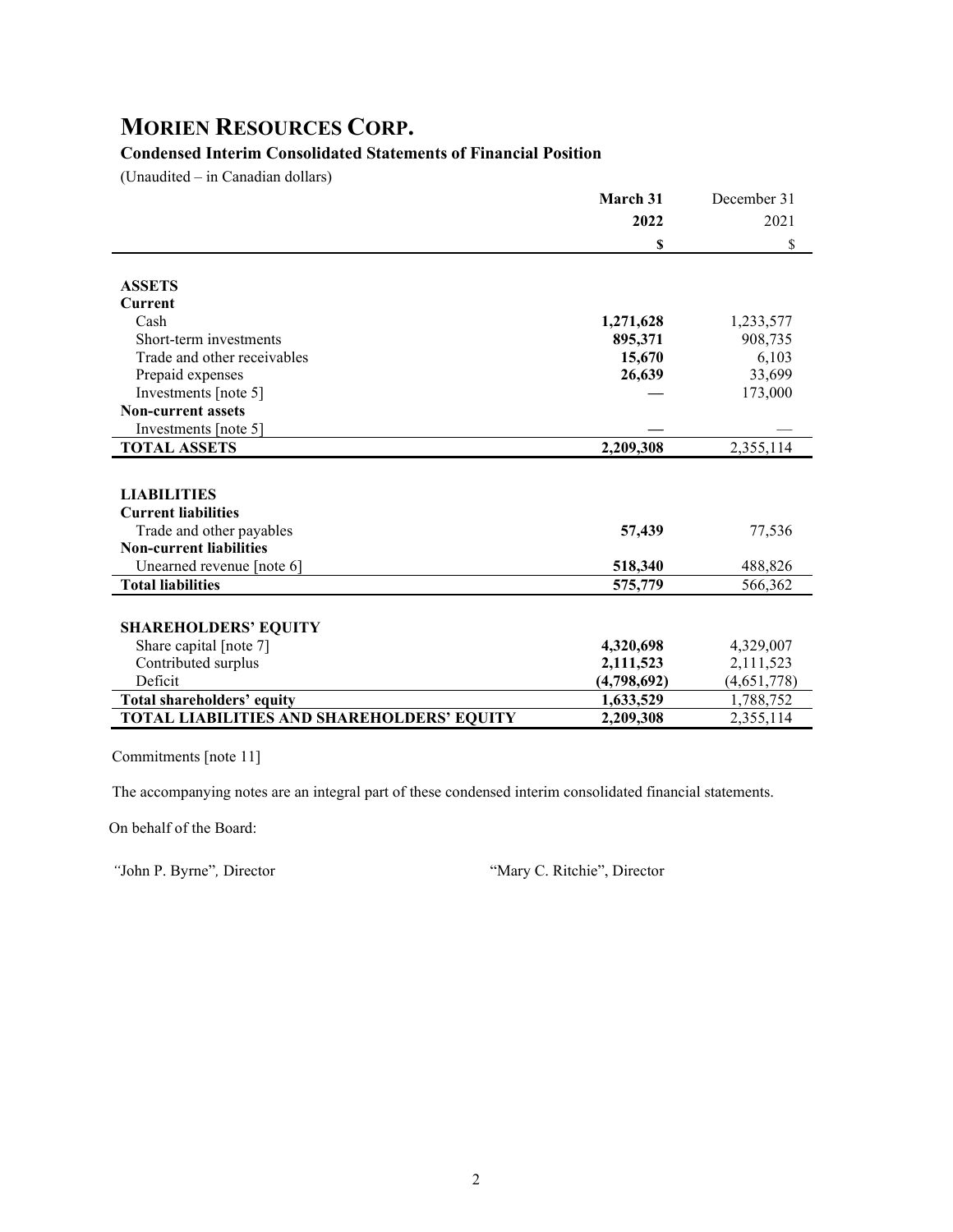### **Condensed Interim Consolidated Statements of Loss and Comprehensive Loss**

(Unaudited – in Canadian dollars)

|                                                                              | For the Three Months Ended March 31 |            |
|------------------------------------------------------------------------------|-------------------------------------|------------|
|                                                                              | 2022                                | 2021       |
|                                                                              | \$                                  | \$         |
| Royalty revenue [note 9]                                                     | 2,761                               | 60,776     |
| Operating expenses                                                           |                                     |            |
| Corporate and administration                                                 | 136,554                             | 154,137    |
| Foreign exchange loss                                                        | 13,912                              | 11,878     |
|                                                                              | 150,466                             | 166,015    |
| Finance income                                                               | 2,462                               | 3,828      |
| Loss from operations                                                         | (145, 243)                          | (101, 411) |
| Net change in realized and unrealized gain from sale of investments [note 5] | (1,504)                             |            |
| Net and comprehensive loss for the period                                    | (146,747)                           | (101, 411) |
|                                                                              |                                     |            |
| Basic and diluted loss per share                                             | 0.00                                | 0.00       |
| Weighted average number of common shares outstanding [000's]                 |                                     |            |
| Basic and diluted                                                            | 50,587                              | 51,085     |

The accompanying notes are an integral part of these condensed interim consolidated financial statements.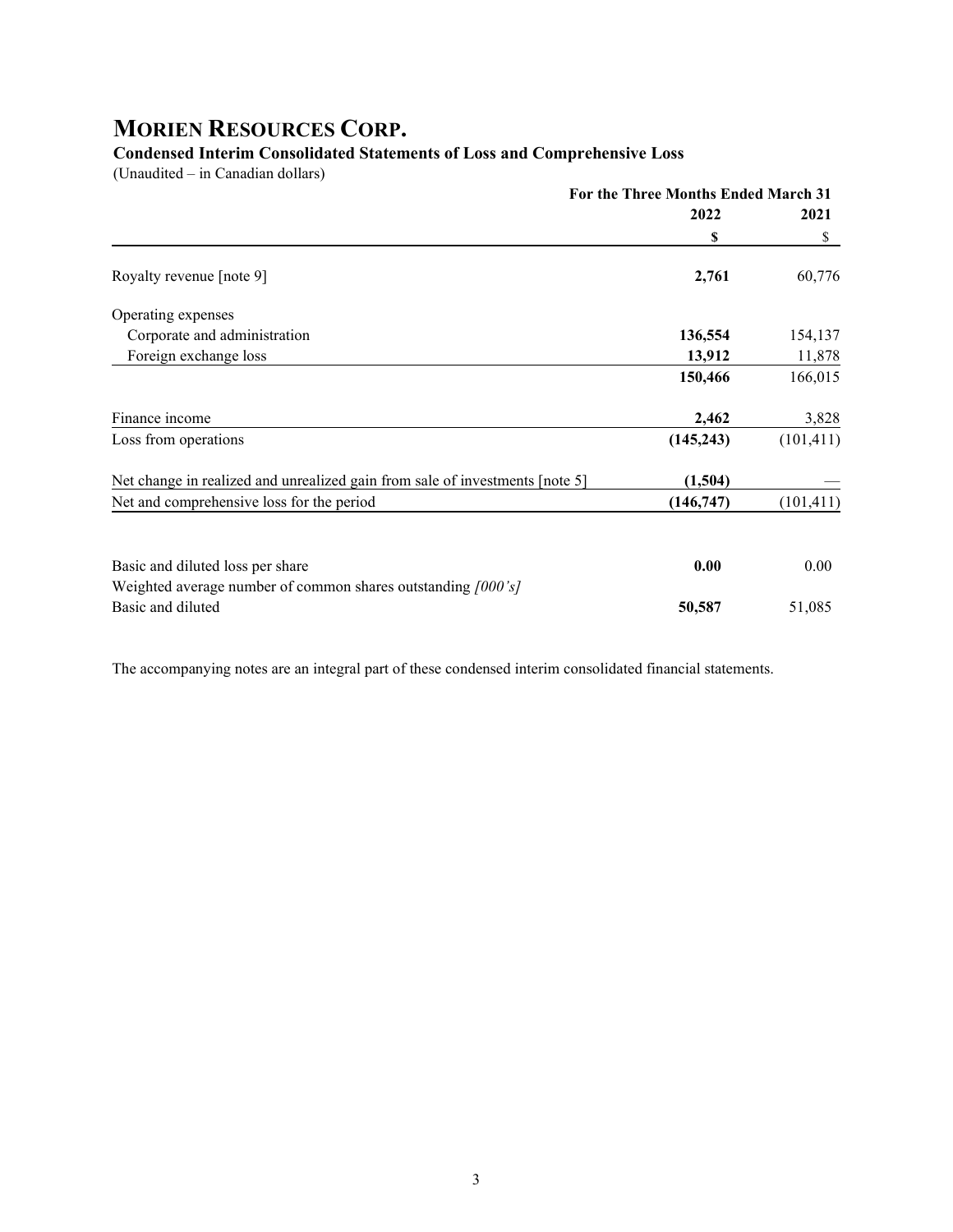### **Condensed Interim Consolidated Statement of Changes in Equity**

(Unaudited – in Canadian dollars)

|                                                    |                      |           |                            |                | Total shareholders' |
|----------------------------------------------------|----------------------|-----------|----------------------------|----------------|---------------------|
|                                                    | <b>Common shares</b> |           | <b>Contributed surplus</b> | <b>Deficit</b> | equity              |
|                                                    | #                    | S         |                            | S              |                     |
| At January 1, 2021                                 | 51,111,614           | 4,375,689 | 2,111,523                  | (4,215,011)    | 2,272,201           |
| Net and comprehensive loss for the period          |                      |           |                            | (101, 411)     | (101, 411)          |
| Normal course issuer bid purchase of common shares | (150,000)            | (15,995)  |                            | (18,030)       | (34,025)            |
| At March 31, 2021                                  | 50,961,614           | 4,359,694 | 2,111,523                  | (4,334,452)    | 2,136,765           |
| Net and comprehensive loss for the period          |                      |           |                            | (263, 457)     | (263, 457)          |
| Normal course issuer bid purchase of common shares | (374,000)            | (30,687)  |                            | (53,869)       | (84, 556)           |
| At December 31, 2021                               | 50,587,614           | 4,329,007 | 2,111,523                  | (4,651,778)    | 1,788,752           |
| Net and comprehensive loss for the period          |                      |           |                            | (146,747)      | (146,747)           |
| Normal course issuer bid purchase of common shares | (1,500)              | (8,309)   |                            | (167)          | (8, 476)            |
| At March 31, 2022                                  | 50,586,114           | 4,320,698 | 2,111,523                  | (4,798,692)    | 1,633,529           |

The accompanying notes are an integral part of these condensed interim consolidated financial statements.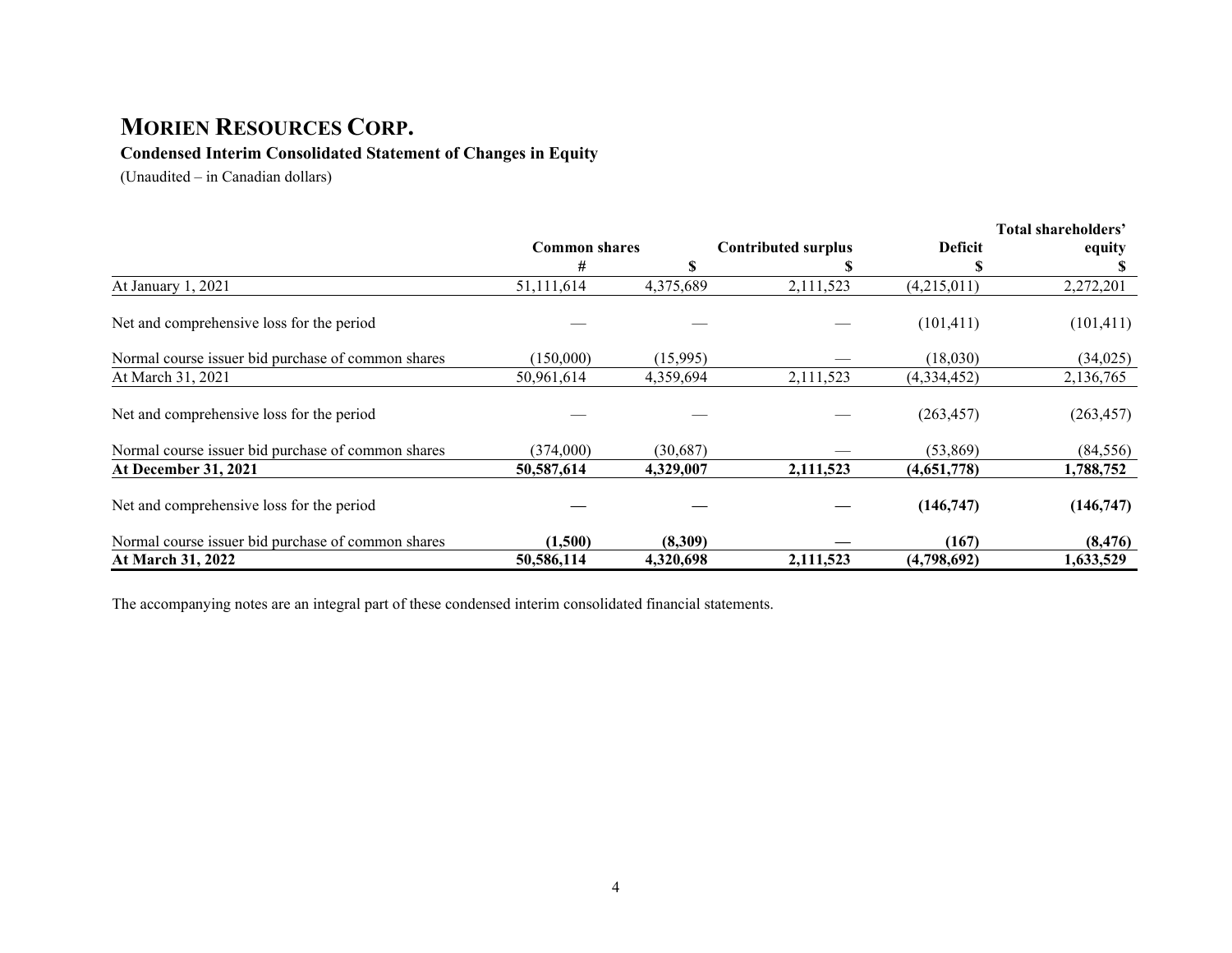## **Condensed Interim Consolidated Statements of Cash Flows**

(Unaudited - in Canadian dollars)

|                                                              | For the Three Months Ended March 31 |            |  |
|--------------------------------------------------------------|-------------------------------------|------------|--|
|                                                              | 2022                                | 2021       |  |
|                                                              | S                                   | \$         |  |
|                                                              |                                     |            |  |
| <b>OPERATING ACTIVITIES</b>                                  |                                     |            |  |
| Net and comprehensive loss for the period                    | (146, 747)                          | (101, 411) |  |
| Items not involving cash:                                    |                                     |            |  |
| Foreign exchange loss on financial assets                    | 13,912                              | 11,878     |  |
| Additions to unearned revenue [note 6]                       | 29,514                              | 28,319     |  |
| Net change in realized and unrealized gain from sale of      |                                     |            |  |
| investments                                                  | 1,504                               |            |  |
| Finance income                                               | (2, 462)                            | (3,828)    |  |
| Changes in non-cash working capital:                         |                                     |            |  |
| Increase in trade and other receivables                      | (9, 567)                            | (20, 575)  |  |
| Decrease in prepaid expenses                                 | 7,060                               | 6,076      |  |
| Decrease in trade and other payables                         | (20,097)                            | (4, 546)   |  |
| Cash used in operating activities                            | (126, 883)                          | (84,087)   |  |
| <b>FINANCING ACTIVITIES</b>                                  |                                     |            |  |
| Purchase of shares for cancellation                          | (8, 476)                            | (34, 025)  |  |
| Cash used in financing activities                            | (8, 476)                            | (34,025)   |  |
| <b>INVESTING ACTIVITIES</b>                                  |                                     |            |  |
| Proceeds from disposal of investments                        | 171,496                             |            |  |
| Interest received                                            | 2,462                               | 3,828      |  |
| Cash provided by investing activities                        | 173,958                             | 3,828      |  |
|                                                              |                                     |            |  |
| Effect of exchange rate fluctuations on cash held in foreign |                                     |            |  |
| currency                                                     | (548)                               | (1, 437)   |  |
| Increase (decrease) in cash and cash equivalents             | 38,051                              | (115,721)  |  |
| Cash and cash equivalents, beginning of period               | 1,233,577                           | 1,753,729  |  |
| Cash and cash equivalents, end of period                     | 1,271,628                           | 1,638,008  |  |

The accompanying notes are an integral part of these condensed interim consolidated financial statements.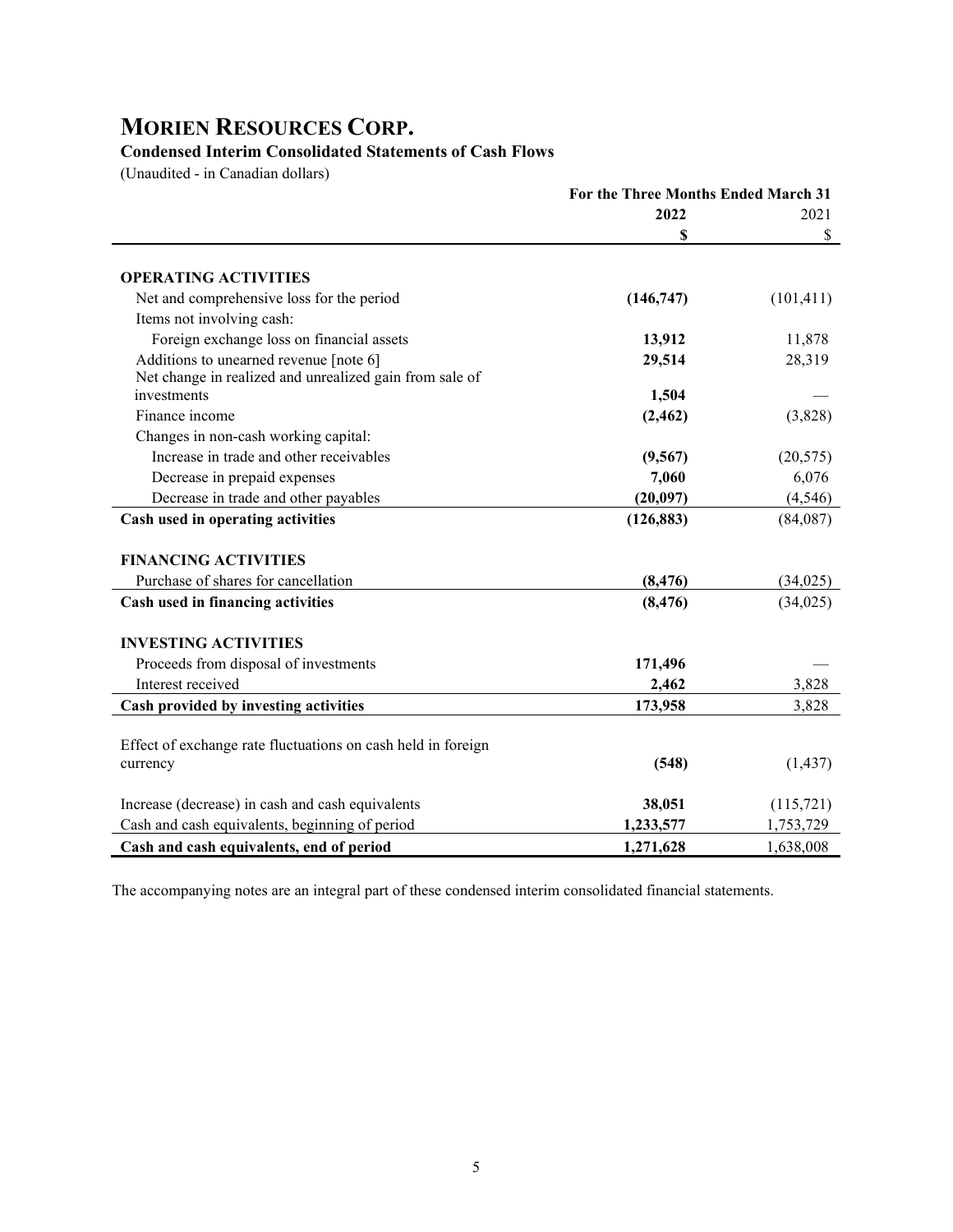#### **Notes to Condensed Interim Consolidated Financial Statements**

(Canadian dollars)

For the three months ended March 31, 2022 and 2021

#### **1. Nature of operations**

Morien Resources Corp. ("Morien" or the "Corporation") is a corporation domiciled in Canada. The address of the Corporation's registered office is 1701 Hollis Street, Suite 800, Halifax, Nova Scotia, B3J 3M8. The condensed interim consolidated financial statements of the Corporation as at and for the three months ended March 31, 2022 and 2021 comprise the Corporation and its subsidiary Advanced Primary Minerals USA Corp. ("APMUSA"). The principal business of the Corporation is the identification and purchase of mineral projects or investments in entities with mineral projects.

#### **2. Basis of presentation**

#### Statement of compliance

These condensed interim consolidated financial statements have been prepared in accordance with International Financial Reporting Standards ("IFRS") applicable to the preparation of interim financial statements, including IAS 34, Interim Financial Reporting ("IAS 34").

These financial statements were prepared using the same accounting policies and methods of computation and are subject to the same use of estimates and judgments, as the Corporation's consolidated financial statements for the year ended December 31, 2021. They do not include all the disclosures that would otherwise be required in a complete set of financial statements and should be read in conjunction with the Corporation's 2021 annual consolidated financial statements which have been prepared in accordance with IFRS.

These condensed interim consolidated financial statements were authorized for issue by the Board of Directors of the Corporation on May 17, 2022.

#### **3. Significant accounting policies**

The accounting policies applied in these condensed interim consolidated financial statements are the same as those applied in the Corporation's consolidated financial statements as at and for the year ended December 31, 2021.

#### **4. Future changes in accounting policies**

The following new amendments to standards and interpretations under IFRS, are not yet effective for the period ended March 31, 2022, and have not been applied in preparing these consolidated statements. The impact is expected to be negligible as the standards are not currently applicable:

## **New standards or amendments Effective date**

| IFRS 17 Insurance Contracts and amendments to IFRS 17 Insurance Contracts                                               | January 1, 2023 |
|-------------------------------------------------------------------------------------------------------------------------|-----------------|
| Financial Instruments (Amendment to IFRS 9)                                                                             | January 1, 2023 |
| Disclosure of Accounting Policies (Amendment to IAS 1 and IFRS Practice Statement 2)                                    | January 1, 2023 |
| Deferred Tax related to Assets and Liabilities arising from a Single Transaction (Amendments to IAS 12) January 1, 2023 |                 |

#### **5. Investments**

In 2016 and 2017, the Corporation purchased 8.65 million shares of Minco plc, a publicly traded company. As the result of a 2017 takeover of Minco plc, the Corporation received a combination of 210,179 public shares in Dalradian Resources Inc. valued at market price and 865,000 non-public entity shares in Buchans Resources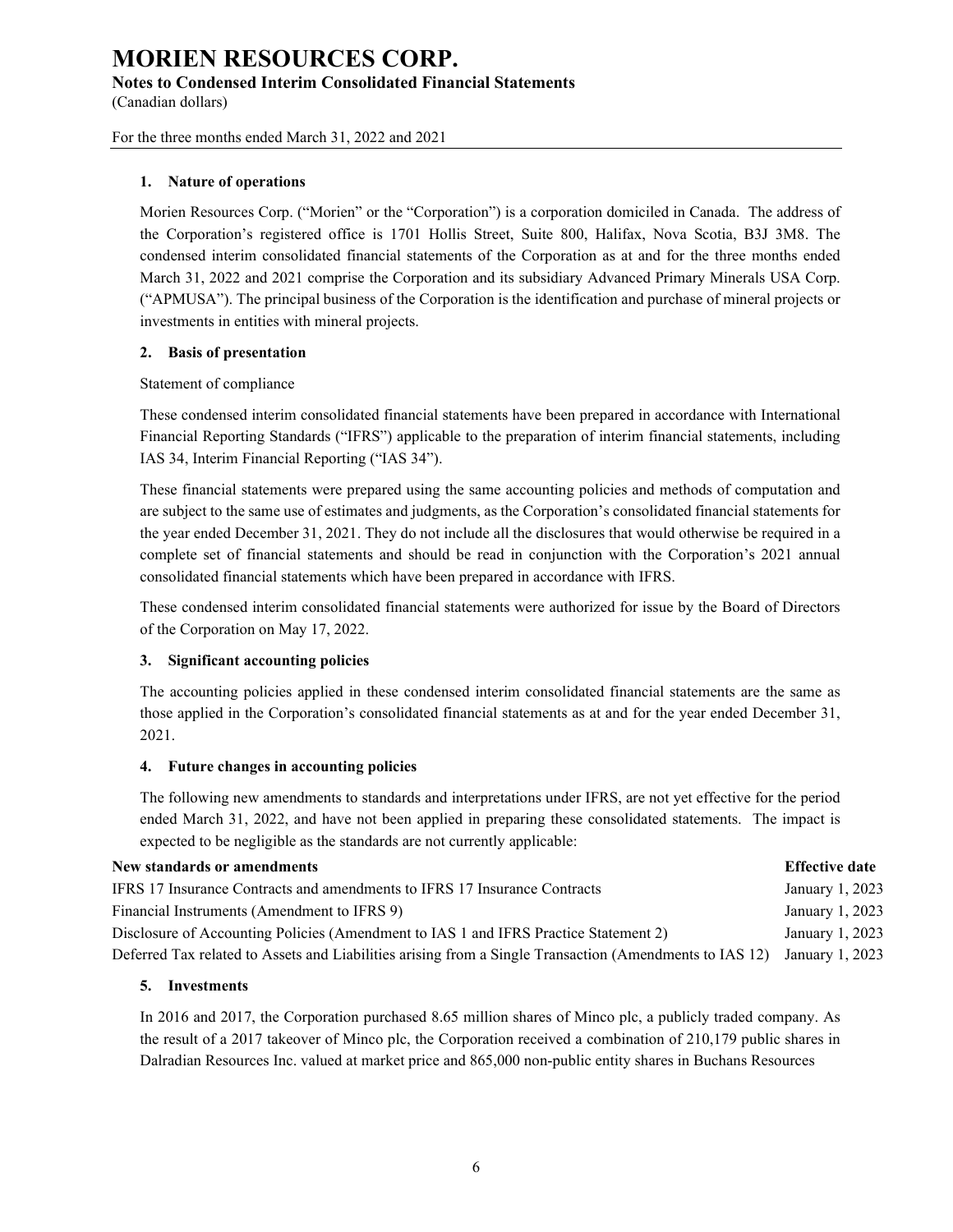#### **Notes to Condensed Interim Consolidated Financial Statements**

(Canadian dollars)

For the three months ended March 31, 2022 and 2021

#### **5. Investments (continued)**

Limited that were ascribed a \$nil fair value. In 2018, Morien sold the public shares in Dalradian Resources Inc. In 2019, Buchans Resources Limited was split into three unlisted companies: Buchans Resources Limited ("Buchans"), Minco Exploration plc ("Minco") and Canadian Manganese Company Inc. ("CDMN"). Morien subsequently received 865,000 non-public entity shares in each of Buchans, Minco, and CDMN.

Due to a lack of market information and lack of observable inputs for two of the unlisted entities, Buchans and Minco, the Corporation has ascribed a \$nil fair value to these two holdings and they have been classified as Level 3 within the fair value hierarchy as at March 31, 2022 and December 31, 2021. CDMN was listed on the NEO Exchange in January 2022. Management determined a fair value of \$0.20 per share taking into consideration the initial list price of \$0.225 per share, less a discount based on liquidity considerations, for a total fair value of \$173,000 as at December 31, 2021.

At year-end, the fair value of this investment was classified as a level 2 financial instrument within the fair value hierarchy given the listing event did not take place until after December 31, 2021.

During the three months ended March 31, 2022, the Corporation sold its 865,000 shares of CDMN for cash proceeds of \$171,496.

#### **6. Unearned revenue**

The Corporation received advanced payments for the three months ended March 31, 2022 of \$29,514 (2021 – \$28,319), in relation to its interest in the Black Point Aggregate Project ("Black Point"). All advanced payments will be credited against future production royalties from Black Point and are therefore recorded as unearned revenue until such time Black Point begins production. The balance of unearned revenue relates solely to the cumulative Black Point advanced payments received through to March 31, 2022. They are classified as long-term liabilities in the likelihood production at Black Point will not occur in the next fiscal year.

#### **7. Share capital**

The Corporation has an unlimited number of common shares authorized for issue without par value. The number of common shares outstanding at March 31, 2022 is as follows:

|                                                    | <b>Shares</b> |           |
|----------------------------------------------------|---------------|-----------|
| At January 1, 2021                                 | 51,111,614    | 4,375,689 |
| Normal course issuer bid purchase of common shares | (524,000)     | (46,682)  |
| <b>At December 31, 2021</b>                        | 50,587,614    | 4,329,007 |
| Normal course issuer bid purchase of common shares | (1,500)       | (8,309)   |
| <b>At March 31, 2022</b>                           | 50,586,114    | 4,320,698 |

Under the terms of a normal course issuer bid, Morien purchased and cancelled 1,500 shares in the three months ended March 31, 2022 (2021 – 150,000) at a total cost of \$8,476 (2021 – \$34,025), including \$8,191 in transaction costs (2021 – \$4,175). The total cost of \$8,476 reduces share capital by \$8,309 (2021 – \$15,995) and increases the deficit by \$167 (2021 – \$18,030). On April 8, 2020, the Board of Directors suspended the Corporation's quarterly dividend indefinitely as a result of a cessation in royalty revenue (see Note 9).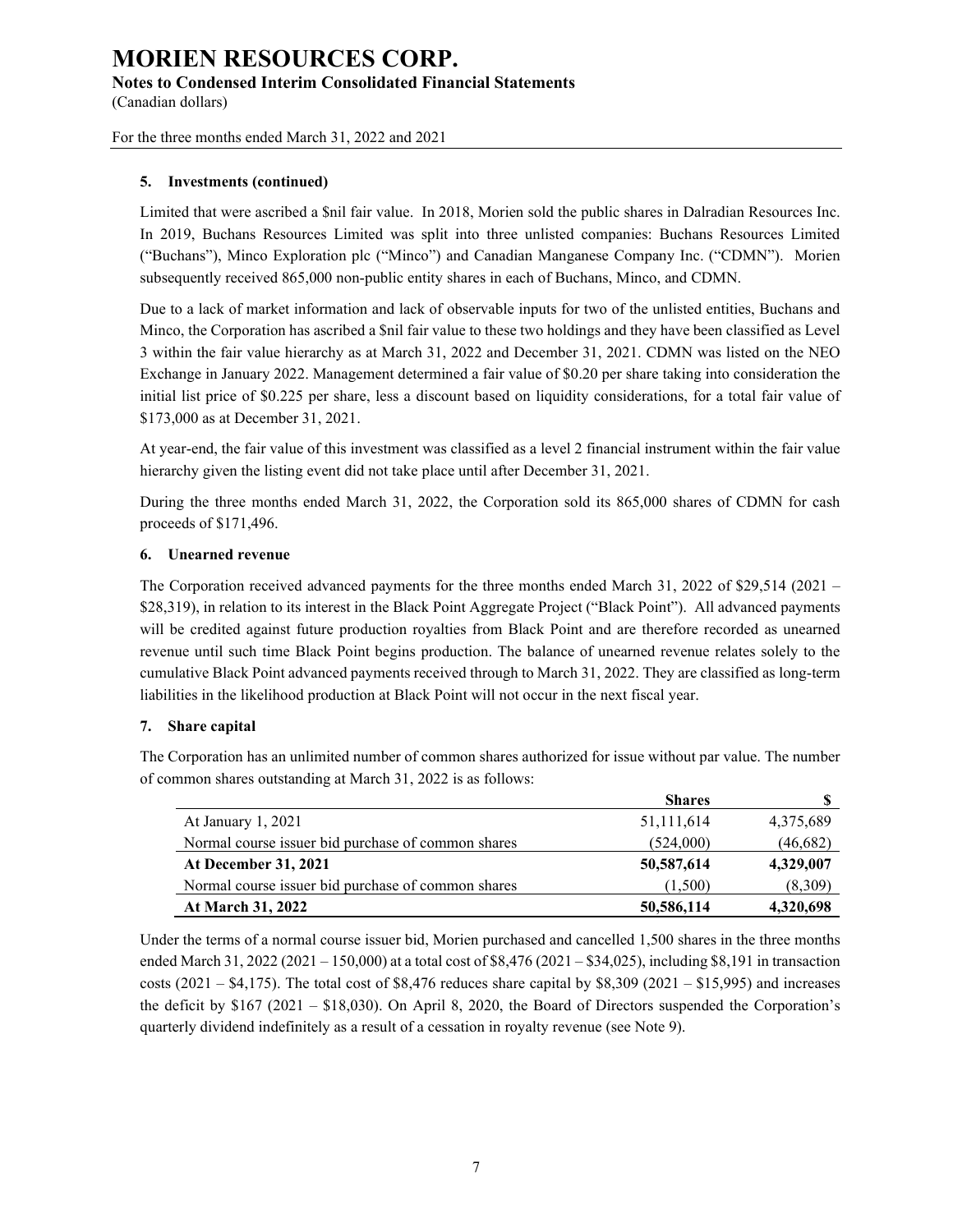#### **Notes to Condensed Interim Consolidated Financial Statements**

(Canadian dollars)

For the three months ended March 31, 2022 and 2021

#### **8. Stock options**

The Corporation has an incentive stock option plan whereby it can grant options to employees, officers, directors and consultants of Morien to acquire up to 10% of the outstanding shares at the time of grant. The Board of Directors of the Corporation shall determine the exercise price, term and vesting provisions of options granted. Under Morien's stock option plan, the exercise price of each option may not be less than the market price of its shares at the date of grant less a discount permitted by the TSX Venture Exchange ("TSX-V"). Options granted under the plan will have a term not to exceed 5 years so long as the Corporation is classified as a Tier 2 issuer by the TSX-V.

There was no change in stock options for the three months ended March 31, 2022.

|                                         |                   | Weighted average |
|-----------------------------------------|-------------------|------------------|
|                                         |                   | exercise price   |
|                                         | Number of options |                  |
| At January 1, 2021                      | 4,530,000         | 0.42             |
| Expired                                 | (305,000)         | 0.30             |
| At December 31, 2021 and March 31, 2022 | 4,225,000         | 0.42             |

The following is a summary of the outstanding stock options as at March 31, 2022:

|                   |                   | Weighted average | Remaining        |
|-------------------|-------------------|------------------|------------------|
|                   | Number of options | exercise price   | contractual life |
| Expiry date       | outstanding       |                  | (years)          |
| May 11, 2023      | 2,225,000         | 0.60             | 1.11             |
| January 7, 2024   | 200,000           | 0.48             | 1.77             |
| May 20, 2025      | 1,800,000         | 0.20             | 3.14             |
| At March 31, 2022 | 4,225,000         | 0.42             | 2.01             |

#### **9. Royalty revenue**

|                                  | For the three months ended March 31 |     |
|----------------------------------|-------------------------------------|-----|
|                                  | 2022                                | 202 |
|                                  |                                     |     |
| Donkin Mine (Kameron Collieries) | 2.761                               | 60. |
|                                  |                                     |     |

The Corporation owns a life-of-mine, gross production royalty on quarterly coal sales from the Donkin Mine ("Donkin"), owned by Kameron Collieries ULC ("Kameron"). Morien's royalty consists of 2% on the revenue from the first 500,000 tonnes of coal sales per calendar quarter, and 4% on the revenue from any coal sales from quarterly tonnage above 500,000 tonnes, net of certain coal handling and transportation costs.

On March 30, 2020, Kameron announced that it was ceasing production operations at Donkin due to adverse geologic conditions. Donkin has not been sealed and is being maintained during an idled phase of care and maintenance for an indeterminate period of time.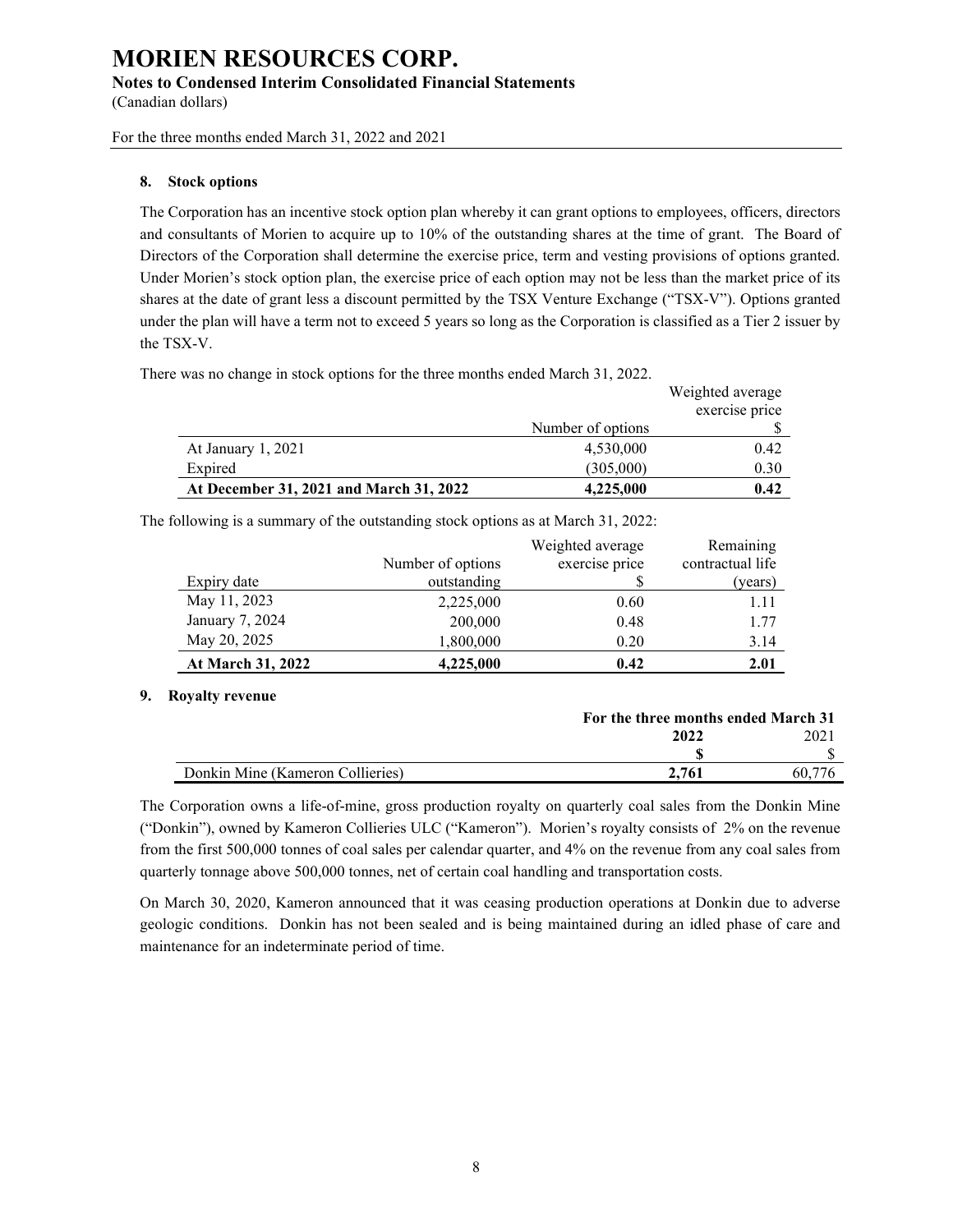#### **Notes to Condensed Interim Consolidated Financial Statements**

(Canadian dollars)

For the three months ended March 31, 2022 and 2021

#### **10. Financial instruments**

#### **Credit risk:**

Credit risk is the risk of financial loss to the Corporation if a customer or counterparty to a financial instrument fails to meet its obligations.

The carrying amount of financial assets represents the maximum credit exposure. The maximum exposure to credit risk at the reporting date was:

|                             |           | <b>March 31, 2022</b> December 31, 2021 |
|-----------------------------|-----------|-----------------------------------------|
|                             |           |                                         |
| Cash and                    | 1,271,628 | 1,233,577                               |
| Short-term investments      | 895,371   | 908,735                                 |
| Trade and other receivables | 15.670    | 6,103                                   |
| Investments                 |           | 173,000                                 |
|                             | 2,182,669 | 2,321,415                               |

The Corporation manages credit risk by holding the majority of its cash with Schedule 1 Canadian banks. Management believes the risk of loss to be low with Schedule 1 Canadian banks. Exposure on trade receivables is limited as all trade receivables are with one customer who the Corporation has strong working relationships with and is a reputable large international company with a history of timely payment. The other receivable is held with the federal government. The Corporation has an allowance for doubtful accounts at period-end of \$nil (2021 – \$nil), as management considers the credit risk to be low. No amounts were written off during the period (2021  $-$  \$nil).

#### **Liquidity risk:**

Liquidity risk is the risk that the Corporation will encounter difficulty in meeting the obligations associated with its financial liabilities that are settled by delivering cash or another financial asset. The Corporation's approach to managing liquidity is to ensure, as far as possible, that it will always have sufficient liquidity to meet its liabilities when due, under both normal and stressed conditions. As of March 31, 2022, the Corporation had cash and short-term investments of \$2,166,999 (December 31, 2021 - \$2,142,312) to settle current liabilities of \$57,439 (December 31, 2021 - \$77,536).

#### **Market risk:**

Market risk is the risk of loss that may arise from changes in market factors such as interest rates, foreign exchange rates, and commodity and equity prices.

#### (a) Interest rate risk

The Corporation has no interest-bearing debt and is not exposed to any significant interest rate risk.